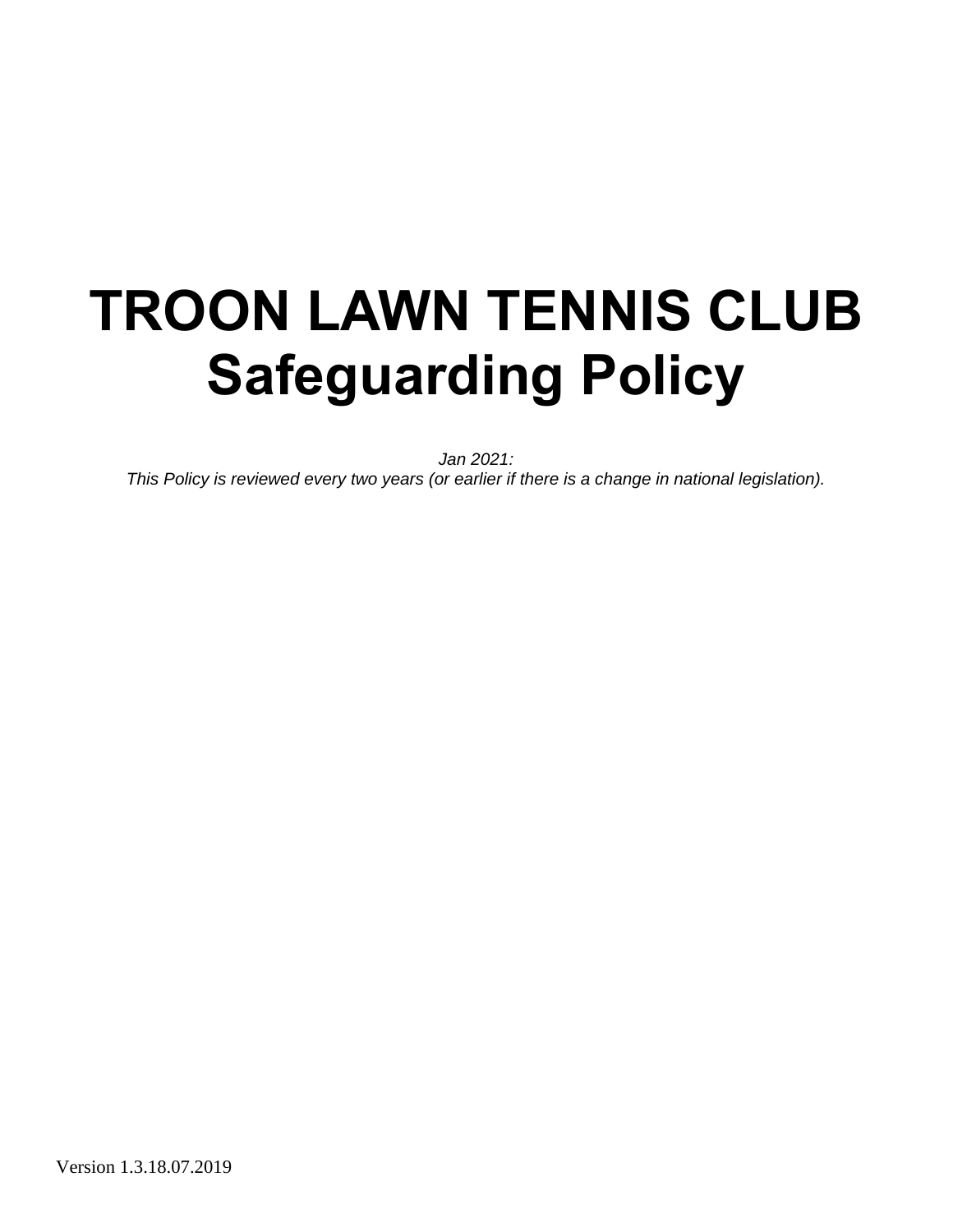### Reporting a Safeguarding Concern within the Tennis Environment

How to respond to concerns that arise within a tennis environment.

For Tennis Wales / Tennis Scotland cases, on-going consultation will take place with them.



SPC = Safeguarding and Protection Committee LRC = Licensing and Registration Committee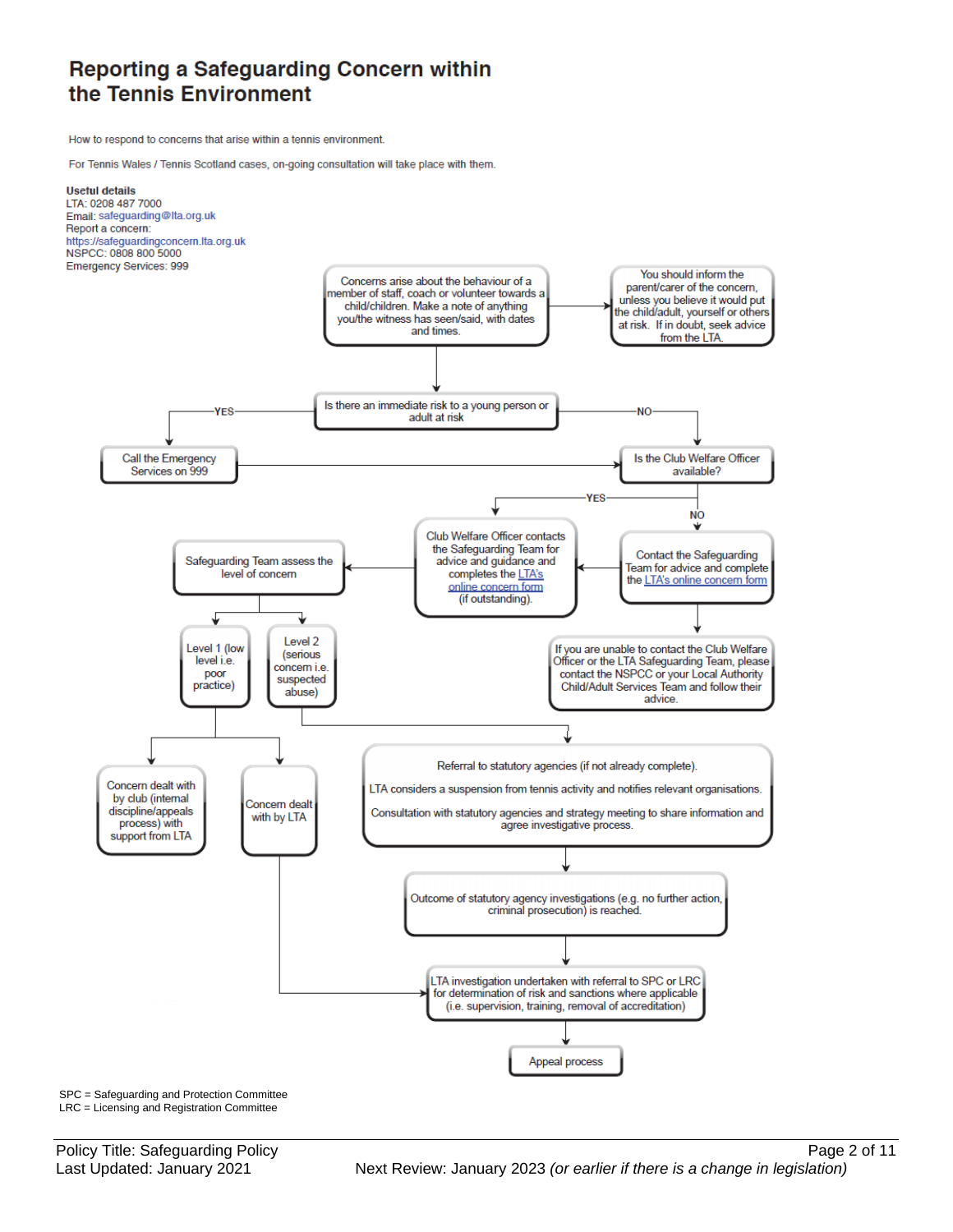# **Safeguarding Policy**

#### **1. Policy statement**

Troon Lawn Tennis Club is committed to prioritising the well-being of all children and adults at risk, promoting safeguarding in our club at all times, including all programmes and events we run. All activities, events and trips arranged by the club run in accordance with the LTA's Safeguarding at Events and Competitions guidance. This Policy strives to minimise risk, deliver a positive tennis experience for everyone and respond appropriately to all safeguarding concerns/disclosures.

#### **2. Use of terminology**

**Child:** a person under the age of eighteen years.

Note that some legislation in Scotland defines a child as a person under sixteen years old. However, where there is any safeguarding concern, anyone under the age of 18 is regarded as a child unless advised otherwise by the LTA Safeguarding Team .

**Adult at risk:** a person aged eighteen years or over who is, or may be, in need of community care services by reason of disability, age or illness; and is, or may be, unable to take care of, or unable to protect him or herself against abuse or neglect.

**Safeguarding children:** protecting children from abuse and neglect, preventing the impairment of children's health or development, ensuring that they grow up in circumstances consistent with the provision of safe and effective care, and taking action to enable all children to have the best life chances.

**Safeguarding adults at risk:** protecting adults from abuse and/or neglect. Enabling adults to maintain control over their lives and make informed choices without coercion. Empowering adults at risk, consulting them before taking action, unless someone lacks the capacity to make a decision, or their mental health poses a risk to their own or someone else's safety, in which case, always acting in his or her best interests.

*(See appendix A for full glossary of terms)*.

#### **3. Scope**

This Policy is applicable to all staff, volunteers, committee members, coaches and club members. It is in line with national legislation and applicable across the UK.

Advice, guidance and support is available from the LTA Safeguarding Team.

#### **4. Responsibility for the implementation of the Safeguarding Policy, Code of Conduct and Reporting Procedure**

#### **SAFEGUARDING IS EVERYONE'S RESPONSIBILITY: NOT RESPONDING TO A SAFEGUARDING CONCERN IS NOT AN OPTION.**

- Our club's committee has overall accountability for this Policy and its implementation
- Our club Welfare Officer Julie McAleese is responsible for updating this Policy in line with legislative and club developments
- All individuals involved in/present at the club are required to adhere to the Policy and Code of Conduct
- The LTA Safeguarding Team and Tennis Scotland, Tennis Wales and Tennis Foundation Safeguarding Leads can offer support to help clubs proactively safeguard.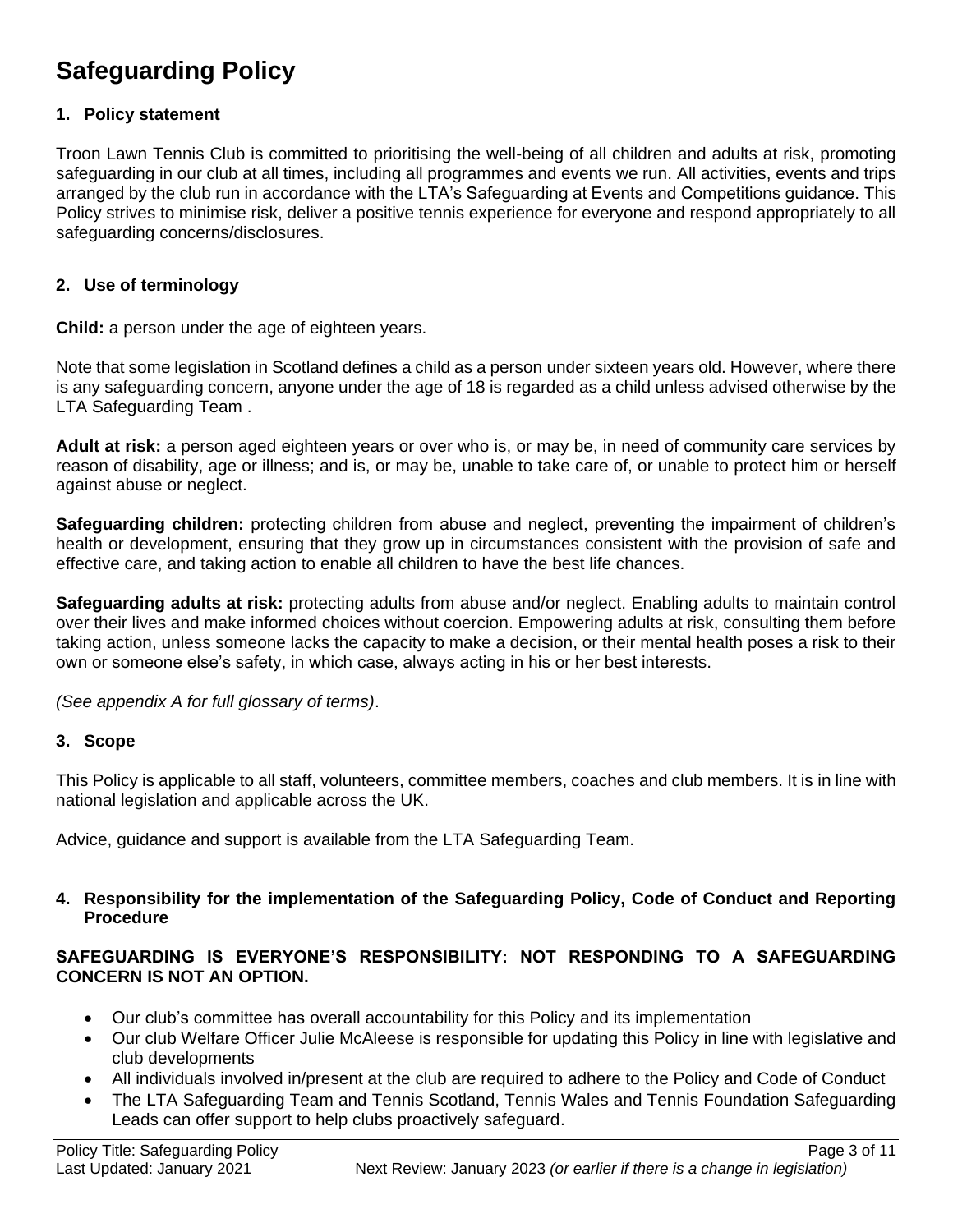#### **Where there is a safeguarding concern/disclosure:**

- The individual who is told about, hears, or is made aware of the concern/disclosure is responsible for following the Reporting a Safeguarding Concern Procedure shown in the flowchart at the beginning of this policy. Unless someone is in immediate danger, they should inform their club Welfare Officer, LTA Safeguarding Team or National Safeguarding Lead.
- The club Welfare Officer and Safeguarding Leads are responsible for reporting safeguarding concerns to the LTA Safe Safeguarding Team.
- The LTA Safeguarding Team is responsible for assessing all safeguarding concern/disclosures that are reported to them and working with the club Welfare Officer and National Safeguarding Leads to follow up as appropriate on a case-by-case basis, prioritising the well-being of the child/ adult at risk at all times. Dependent on the concern/disclosure, a referral may be made to:
	- o The police in an emergency (999);
	- o Local Authority Children's Services **[01292 267675](tel:01292267675)** or call **[0800 328 7758](tel:08003287758)** if out of hours. You can also contact them by emailing [InitialResponseTeam@south-ayrshire.gov.uk.](mailto:InitialResponseTeam@south-ayrshire.gov.uk)
	- o Local Authority Adult Services 01292 616102

#### **5. Breaches of the Safeguarding Policy, Code of Conduct and Reporting Procedure**

Breaches of this Policy and/or failure to comply with the outlined responsibilities may result in the following:

- Disciplinary action leading to possible exclusion from the club, dismissal and legal action
- Termination of current and future roles within the club and roles in other clubs, the LTA, Tennis Wales, Tennis Scotland and the Tennis Foundation*.*

Actions taken by players, parents or carers, staff, consultants, volunteers, officials, coaches inside or outside of the club that are seen to contradict this Policy may be considered a violation of this Policy.

Where an appeal is lodged in response to a safeguarding decision made by the club, the individual should adhere to the club's appeal procedure.

#### **6. Whistleblowing**

Safeguarding children and adults at risk requires everyone to be committed to the highest possible standards of openness, integrity and accountability. As a club, we are committed to encouraging and maintaining a culture where people feel able to raise a genuine safeguarding concern and are confident that it will be taken seriously.

#### **What is whistle blowing?**

In the context of safeguarding, "whistle blowing" is when someone raises a concern about the well-being of a child or an adult at risk.

A whistle blower may be:

- a player;
- a volunteer;
- a coach:
- other member of staff;
- an official:
- a parent;
- a member of the public.

#### **How to raise a concern about a child or an adult at risk at the club**

If a child or an adult at risk is in immediate danger or risk of harm, the police should be contacted by calling 999.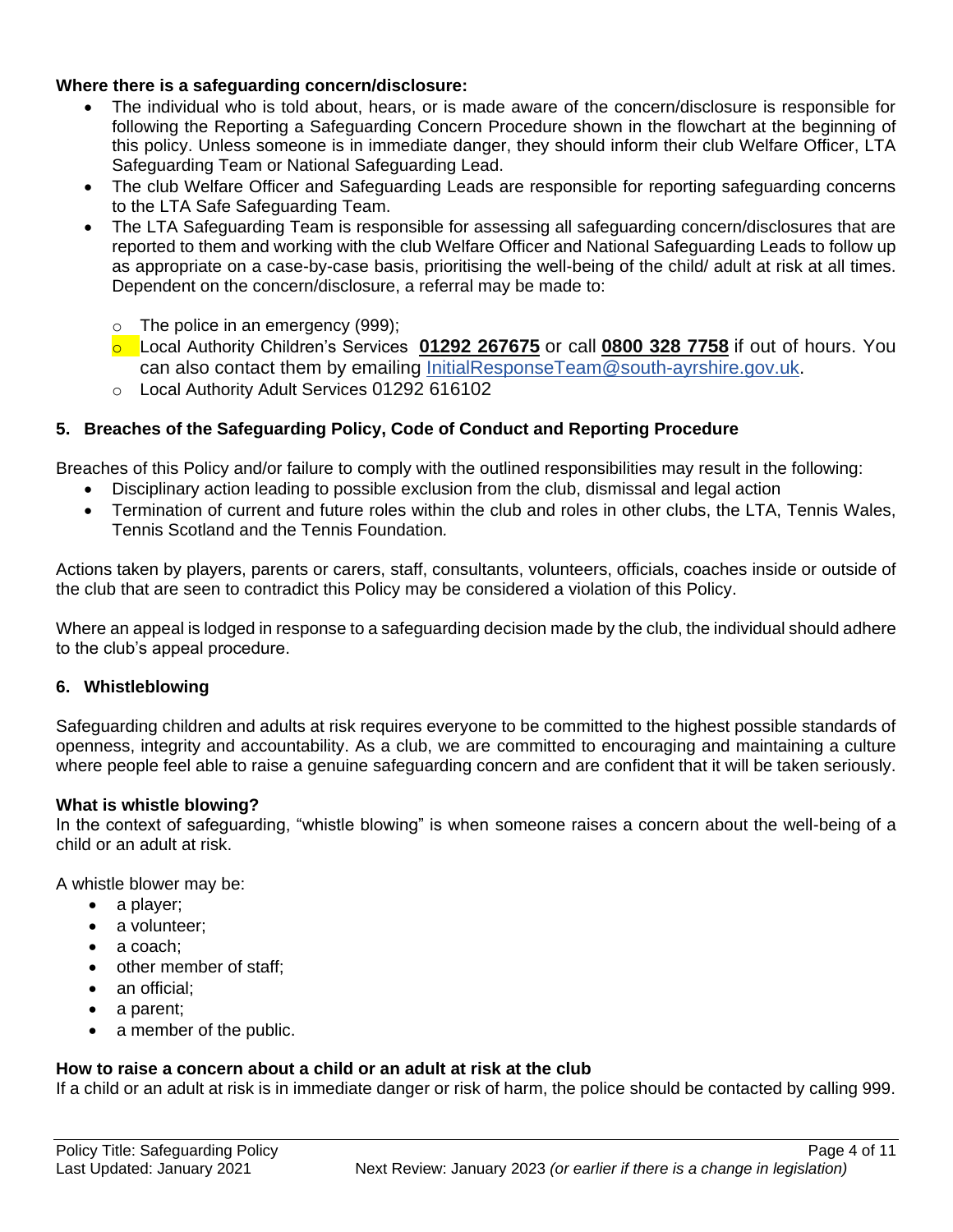Where a child or an adult at risk is not in immediate danger, any concerns about their well-being should be made without delay to the Club Welfare Officer. The Club Welfare Officer will pass the details of the concern on to the LTA Safeguarding Team at the earliest opportunity and the relevant local authority and the police will be contacted, where appropriate.

If, however, the whistle blower does not feel comfortable raising a concern with the Club Welfare Officer, the whistle blower should contact the LTA Safeguarding Team directly on 020 8487 7000, the Local Authority Designated Officer (LADO) or the NSPCC on 0808 800 5000.

The Club Welfare Officer can be contacted on: *07500 946 386 or secretary@troontennis.org.uk*

#### **Information to include when raising a concern**

The whistle blower should provide as much information as possible regarding the incident or circumstance which has given rise to the concern, including:

- their name and contact details (unless they wish to remain anonymous);
- names of individuals involved;
- date, time and location of incident/circumstance; and
- whether any witnesses were present.

#### **What happens next?**

All concerns raised by a whistle blower about the well-being of a child or an adult at risk will be taken seriously and every effort will be made to deal with each concern fairly, quickly and proportionately.

If the whistle blower does not believe that the concern has been dealt with appropriately and wishes to speak to someone outside the club or the LTA Safeguarding Team, the NSPCC Whistleblowing advice line should be contacted on 0800 028 0285 or by emailing [help@nspcc.org.uk.](mailto:help@nspcc.org.uk)

#### **Support**

The club will not tolerate any harassment, victimisation or unfair treatment of, and will take appropriate action to protect, whistle blowers when they raise a concern in good faith.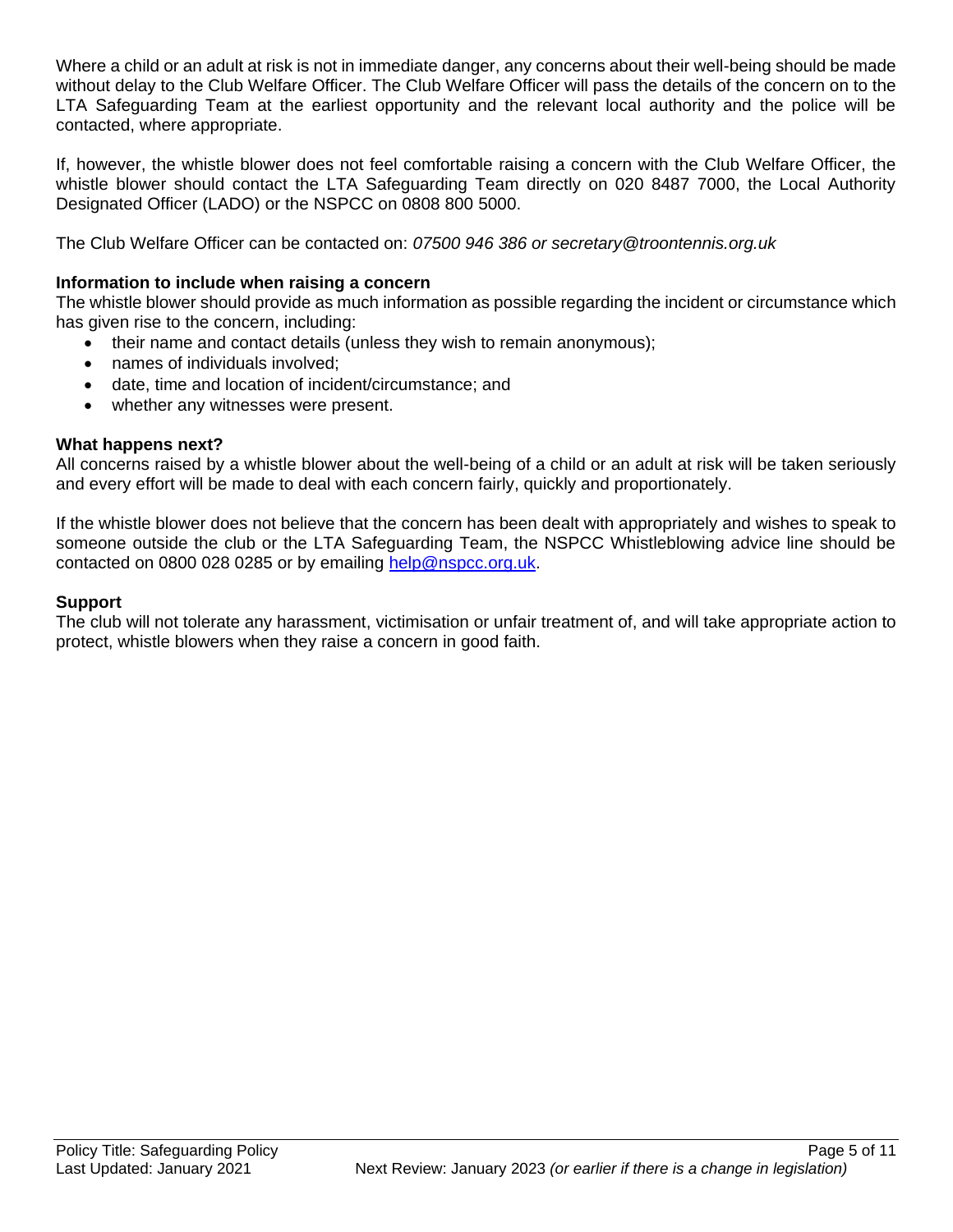# **Codes of Conduct**

#### **All members of staff, volunteers and members agree to:**

- Prioritise the well-being of all children and adults at risk at all times
- Treat all children and adults at risk fairly and with respect
- Be a positive role model. Act with integrity, even when no one is looking
- Help to create a safe and inclusive environment both on and off court
- Not allow any rough or dangerous behaviour, bullying or the use of bad or inappropriate language
- Report all allegations of abuse or poor practice to the club Welfare Officer
- Not use any sanctions that humiliate or harm a child or adult at risk
- Value and celebrate diversity and make all reasonable efforts to meet individual needs
- Keep clear boundaries between professional and personal life, including on social media
- Have the relevant consent from parents/carers, children and adults before taking or using photos and videos
- Refrain from making physical contact with children or adults unless it is necessary as part of an emergency or congratulatory (e.g. handshake / high five)
- Refrain from smoking and consuming alcohol during club activities or coaching sessions
- Ensure roles and responsibilities are clearly outlined and everyone has the required information and training
- Avoid being alone with a child or adult at risk unless there are exceptional circumstances
- Refrain from transporting children or adults at risk, unless this is required as part of a club activity (e.g. away match) and there is another adult in the vehicle
- Not abuse, neglect, harm or discriminate against anyone; or act in a way that may be interpreted as such
- Not have a relationship with anyone under 18 for whom they are coaching or responsible for
- Be acutely aware of the power that coaches and coaching assistants develop over players in the coaching relationship and avoid any intimacy (sexual or otherwise) with players

#### **All children agree to:**

- Be friendly, supportive and welcoming to other children and adults
- Play fairly and honestly
- Respect club staff, volunteers and Officials and accept their decisions
- Behave, respect and listen to your coach
- Take care of your equipment and club property
- Respect the rights, dignity and worth of all participants regardless of age, gender, ability, race, culture, religion or sexual identity
- Not use bad, inappropriate or racist language, including on social media
- Not bully, intimidate or harass anyone, including on social media
- Not smoke, drink alcohol or drugs of any kind on club premises or whilst representing the club at competitions or events
- Talk to the club Welfare Officer Julie McAleese about any concerns or worries they have about themselves or others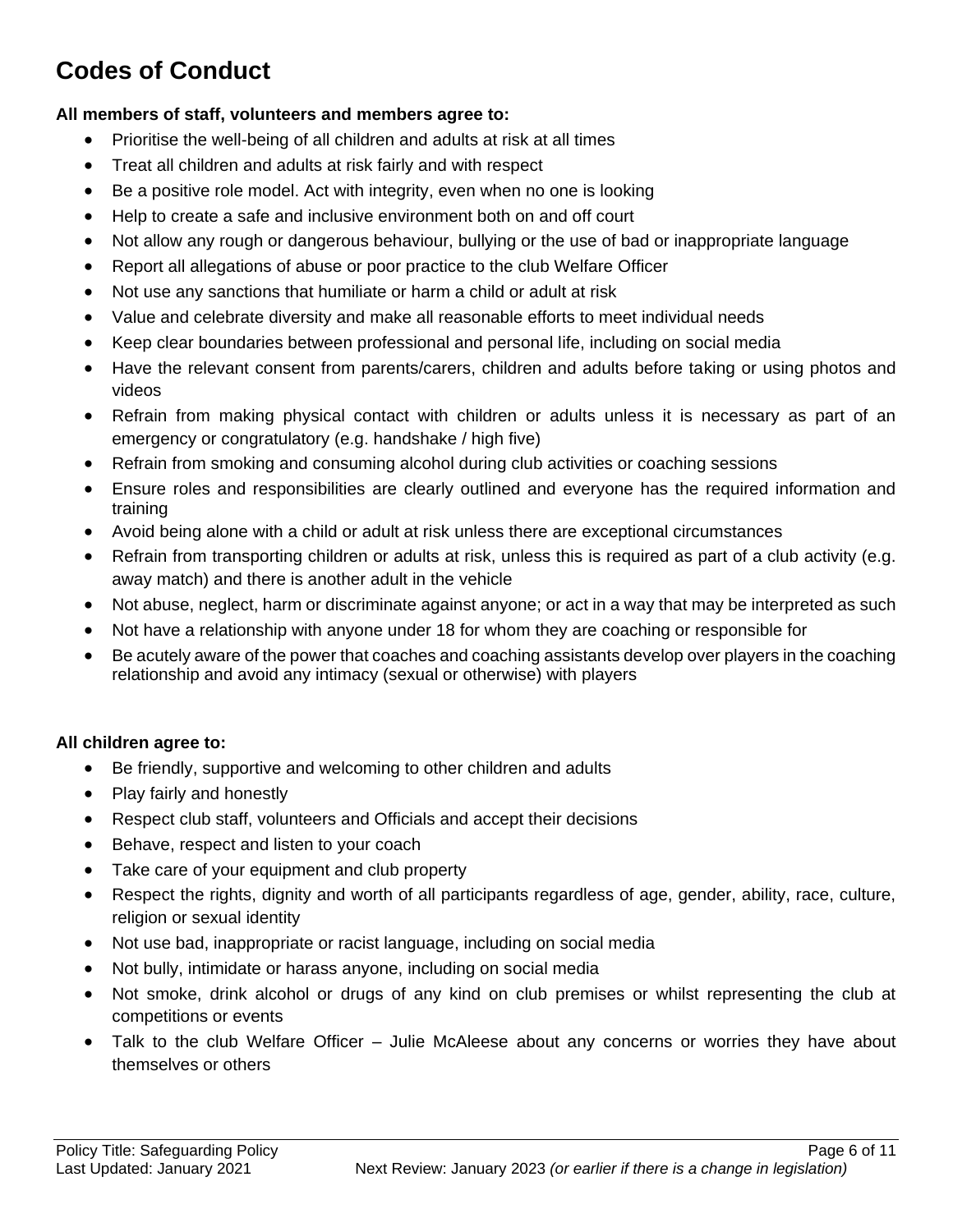#### **All parents and carers agree to:**

- Positively reinforce your child and show an interest in their tennis
- Use appropriate language at all times
- Be realistic and supportive
- Never ridicule or admonish a child for making a mistake or losing a match
- Treat all children, adults, volunteers, coaches, officials and members of staff with respect
- Behave responsibly at the venue; do not embarrass your child
- Accept the official's decisions and do not go on court or interfere with matches
- Encourage your child to play by the rules, and teach them that they can only do their best
- Deliver and collect your child punctually from the venue
- Ensure your child has appropriate clothing for the weather conditions
- Ensure that your child understands their code of conduct
- Adhere to your venue's safeguarding policy, diversity and inclusion policy, rules and regulations
- Provide emergency contact details and any relevant information about your child including medical history

This Policy is reviewed every two years (or earlier if there is a change in national legislation).

This Policy is recommended for approval by:

Club Committee Chair *– Linda Crawford* Date: 15.1.2021

Club Welfare Officer *Julie McAleese* Date: 15.1.2021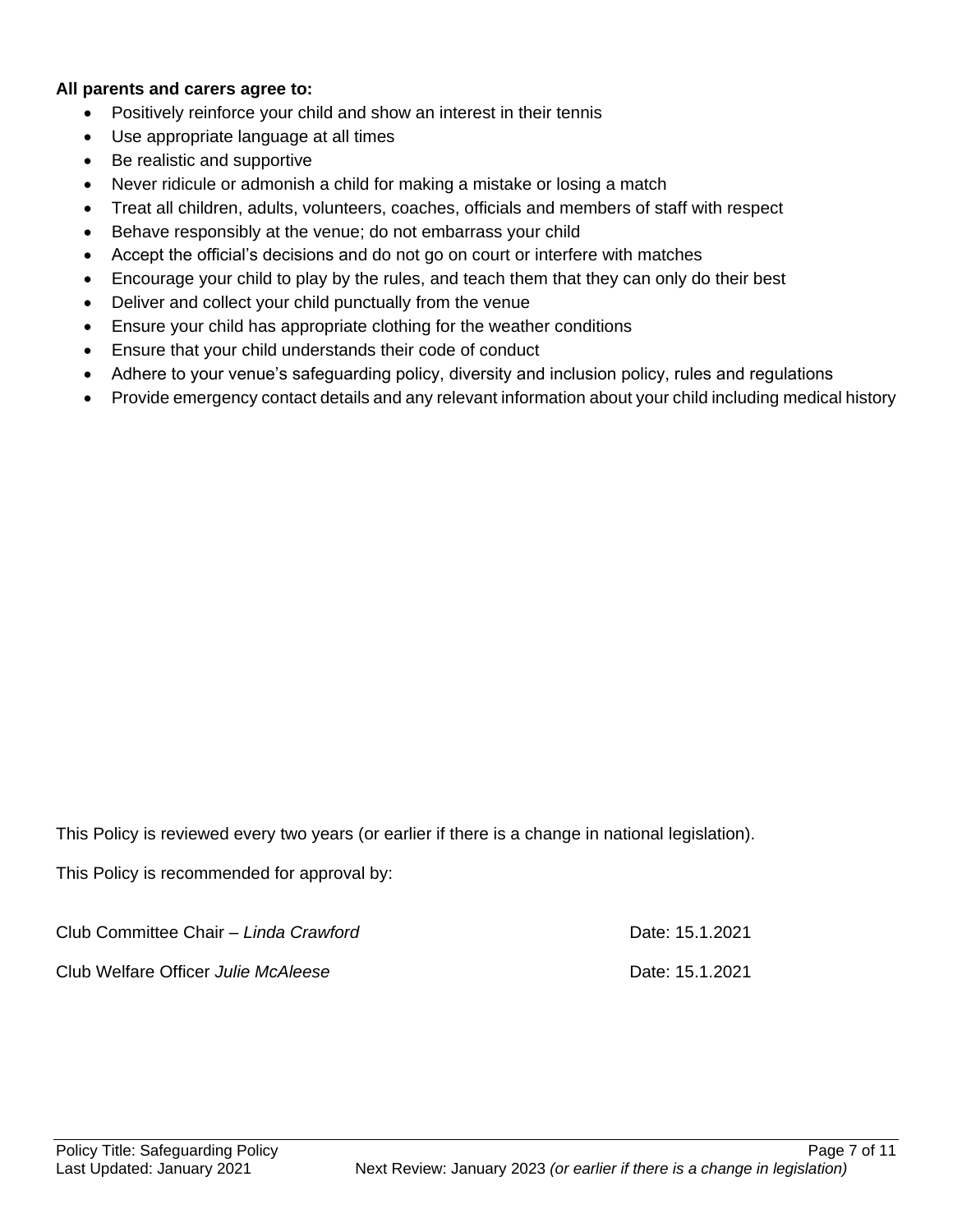## **Appendix A: Glossary of Terms**

**Safeguarding:** protecting **children** from abuse and neglect, preventing the impairment of children's health or development, ensuring that children are growing up in circumstances consistent with the provision of safe and effective care, and taking action to enable all children to have the best life chances. Enabling **adults at risk** to achieve the outcomes that matter to them in their life; protecting their right to live in safety, free from abuse and neglect. Empowering and supporting them to make choices, stay safe and raise any concerns. Beginning with the assumption that an individual is best-placed to make decisions about their own wellbeing, taking proportional action on their behalf only if someone lacks the capacity to make a decision, they are exposed to a lifethreatening risk, someone else may be at risk of harm, or a criminal offence has been committed or is likely to be committed.

#### **Abuse and neglect**

**Physical abuse:** A form of abuse which may involve hitting, shaking, throwing, poisoning, burning or scalding, drowning, suffocating or otherwise causing physical harm to a child or adult at risk. Physical harm may also be caused when a parent or carer fabricates the symptoms of, or deliberately induces illness

**Sexual abuse:** Involves forcing or enticing a child or young person to take part in abuse sexual activities, not necessarily involving a high level of violence, whether or not the child is aware of what is happening. The activities may involve physical contact, including assault by penetration (for example, rape or oral sex) or non-penetrative acts such as masturbation, kissing, rubbing and touching outside of clothing. They may also include non-contact activities, such as involving children in looking at, or in the production of, sexual images, watching sexual activities, encouraging children to behave in sexually inappropriate ways, or grooming a child in preparation for abuse (including via the internet). Sexual abuse is not solely perpetrated by adult males. Women can also commit acts of sexual abuse, as can other children

**Emotional abuse:** The persistent emotional maltreatment of a child or adult at risk such as to cause severe and persistent adverse effects on their emotional development. It may involve conveying to a child/ adult at risk that they are worthless or unloved, inadequate, or valued only insofar as they meet the needs of another person; not giving them opportunities to express their views; deliberately silencing them or 'making fun' of what they say or how they communicate. It may feature age or developmentally inappropriate expectations being imposed, including interactions that are beyond a child or adult at risk's developmental capability, as well as overprotection and limitation of exploration and learning, or preventing them participating in normal social interaction. It may involve seeing or hearing the ill-treatment of another. It may involve serious bullying (including cyber bullying), causing a child or adult at risk to feel frightened or in danger, or the exploitation or corruption of children. Some level of emotional abuse is involved in all types of maltreatment of a child, though it may occur alone.

**Neglect:** The persistent failure to meet a child/ adult at risk's basic physical and/or psychological needs, likely to result in the serious impairment of their health or development. It may involve a parent or carer failing to:

- $\circ$  provide adequate food, clothing and shelter (including exclusion from home or abandonment);
- $\circ$  protect a child/ adult at risk from physical and emotional harm or danger;
- $\circ$  ensure adequate supervision (including the use of inadequate care-givers); or
- o ensure access to appropriate medical care or treatment.

It may also include neglect of, or unresponsiveness to, a child's or adult at risk's basic emotional needs. Neglect may occur during pregnancy as a result of maternal substance abuse.

#### **Additional examples of abuse and neglect of adults at risk**

**Financial abuse**: having money or property stolen; being defrauded; being put under pressure in relation to money or other property; and having money or other property misused.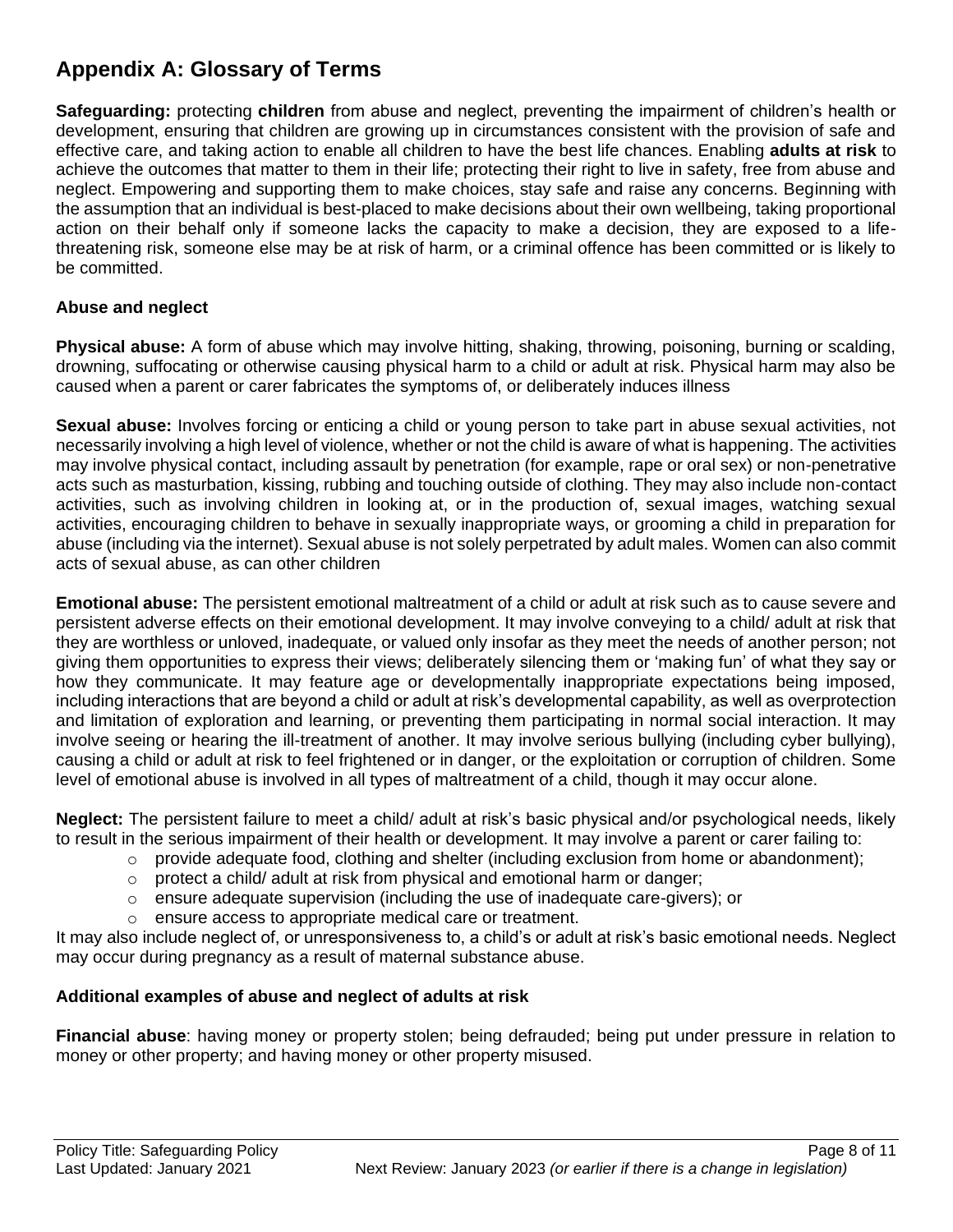**Discriminatory abuse**: treating someone in a less favourable way and causing them harm, because of their age, gender, sexuality, gender identity, disability, socio-economic status, ethnic origin, religion and any other visible or non-visible difference.

**Domestic abuse**: includes physical, sexual, psychological or financial abuse by someone who is, or has been a partner or family member. Includes forced marriage, female genital mutilation and honour-based violence (an act of violence based on the belief that the person has brought shame on their family or culture). Domestic abuse does not necessarily involve physical contact or violence.

**Psychological abuse:** including emotional abuse, threats of harm or abandonment, deprivation of contact, humiliation, blaming, controlling, intimidation, coercion, harassment, verbal abuse, isolation or withdrawal from services or supportive networks.

**Organisational abuse**: where the needs of an individual are not met by an organisation due to a culture of poor practice or abusive behaviour within the organisation.

**Self-neglect:** behaviour which threatens an adult's personal health or safety (but not that of others). Includes an adult's decision to not provide themselves with adequate food, clothing, shelter, personal hygiene, or medication (when indicated), or take appropriate safety precautions

**Modern slavery**: encompasses slavery, human trafficking, criminal and sexual exploitation, forced labour and domestic servitude. Traffickers and slave masters use whatever means they have at their disposal to coerce, deceive and force individuals into a life of abuse, servitude and inhumane treatment.

- A person who is being abused may experience more than one type of abuse
- Harassment, and bullying are also abusive and can be harmful
- Female Genital Mutilation (FGM) is now recognised as a form of physical, sexual and emotional abuse that is practised across the UK
- Child Sexual Exploitation is recognised as a form of sexual abuse in which children are sexually exploited for money, power or status
- Child trafficking is recognised as child abuse where children are often subject to multiple forms of exploitation. Children are recruited, moved or transported to, or within the UK, then exploited, forced to work or sold
- People from all cultures are subject to abuse. It cannot be condoned for religious or cultural reasons
- Abuse can have immediate and long-term impacts on someone's well-being, including anxiety, depression, substance misuse, eating disorders and self-destructive Conducts, offending and anti-social **Conduct**
- Those committing abuse are most often adults, both male and female. However, child-to-child abuse also takes place.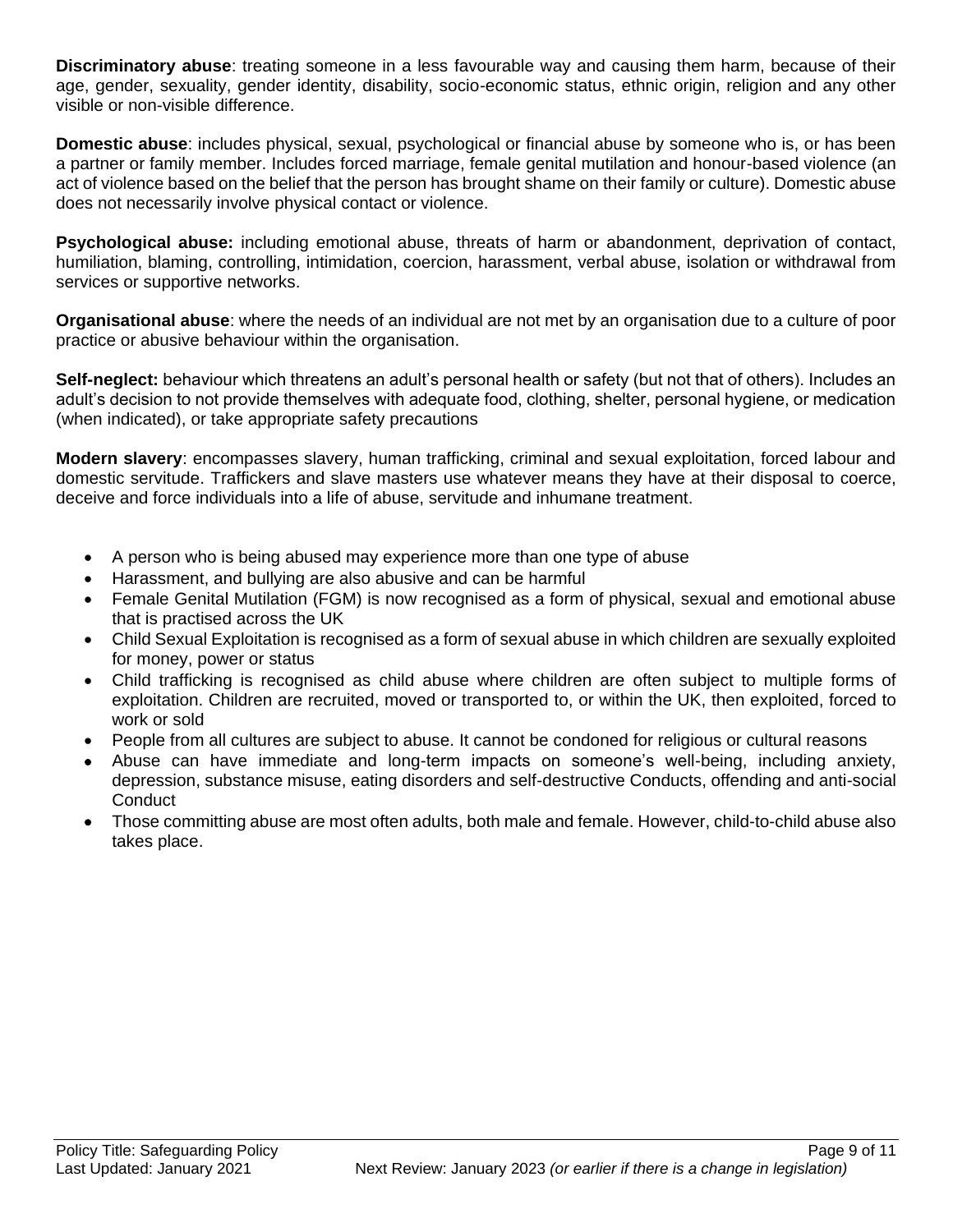## **Appendix B: What to do if a disclosure from a child or adult at risk is made to you:**

- 1. **Listen** carefully and calmly to the individual
- 2. **Reassure** the individual that they have done the right thing and what they have told you is very important
- 3. **Avoid questioning** where possible, and never ask leading questions
- 4. **Do not promise secrecy**. Let the individual know that you will need to speak to the Welfare Officer/LTA Safeguarding Team because it is in their best interest. If you intend to speak to the police or social care, you should let them know this too.
- 5. **Report the concern.** In an emergency, call the police (999), otherwise talk to the Welfare Officer/LTA Safeguarding Team as soon as possible. Do not let doubt/personal bias prevent you from reporting the allegation
- **6. Record** details of the disclosure and allegation using the LTA's online reporting a concern form within 24 hours*. If you do not have access to the online form, write down the details using what you have available then sign and date it.*